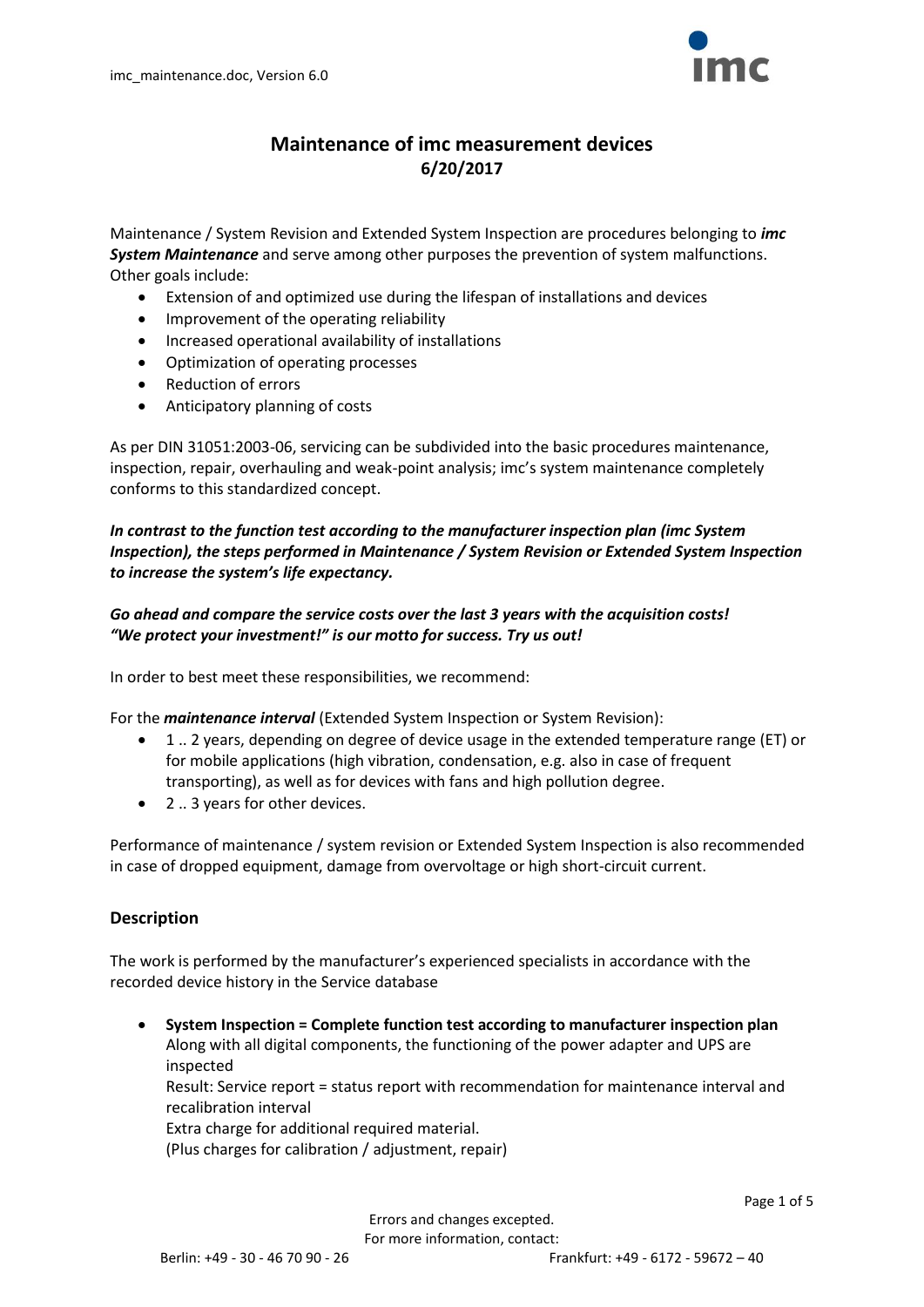

#### *Typical work includes:*

- $\checkmark$  visual inspection
- $\checkmark$  verify and save the device configuration
- $\checkmark$  check our service database for reported errors concerning the device
- $\checkmark$  check internal supply voltages
- $\checkmark$  check the UPS function<sup>1</sup>
- $\checkmark$  check internal battery for system clock
- $\checkmark$  check the measurement channels regarding noise, offset and function
- $\checkmark$  function test of analog output
- $\checkmark$  function test of digital channels (incremental encoder, digital In- and Output, field bus)
- $\checkmark$  Scandisk of hard disk and formatting if necessary
- $\checkmark$  on request software update
- $\checkmark$  device cleaning on the outside
- $\checkmark$  for devices with 230 V power supply: performance of VDE safety inspection in accordance with DGUV 3 (formerly BGV A3 - VBG 4) or DIN EN 61010-1
- $\checkmark$  service report

Within the framework of the imc System Inspection, it is also possible to take account of customer-specific or device-specific prerequisites or conditions (for instance, the characteristics of an ICP channel or the custom interconnections can be checked). All work performed is documented internally by imc with reference to the device's serial number; the customer receives a service report and a test certificate.

*=> When should System Inspection be performed?*  In conjunction with calibration, we recommend every 1 .. 2 years depending on the device's workload

 $\overline{a}$ <sup>1</sup> Devices with the optional UPS-function have rechargeable batteries. This internal auxiliary battery is automatically charged upon applying power with the device switched on. Due to the inevitable discharging, it is recommended to connect the power supply at the latest after six months even if the device is left deactivated.

If the UPS is needed often (many charging and discharging cycles), the lifespan depends on the amount of discharging (does the UPS run down only briefly or is the battery totally discharged each time?). The manufacturer promises 200 cycles at 100% discharge and 1200 cycles at 30% discharge and 25°C. With devices in the extended temperature range, we recommend checking the buffering capacity at frequent intervals.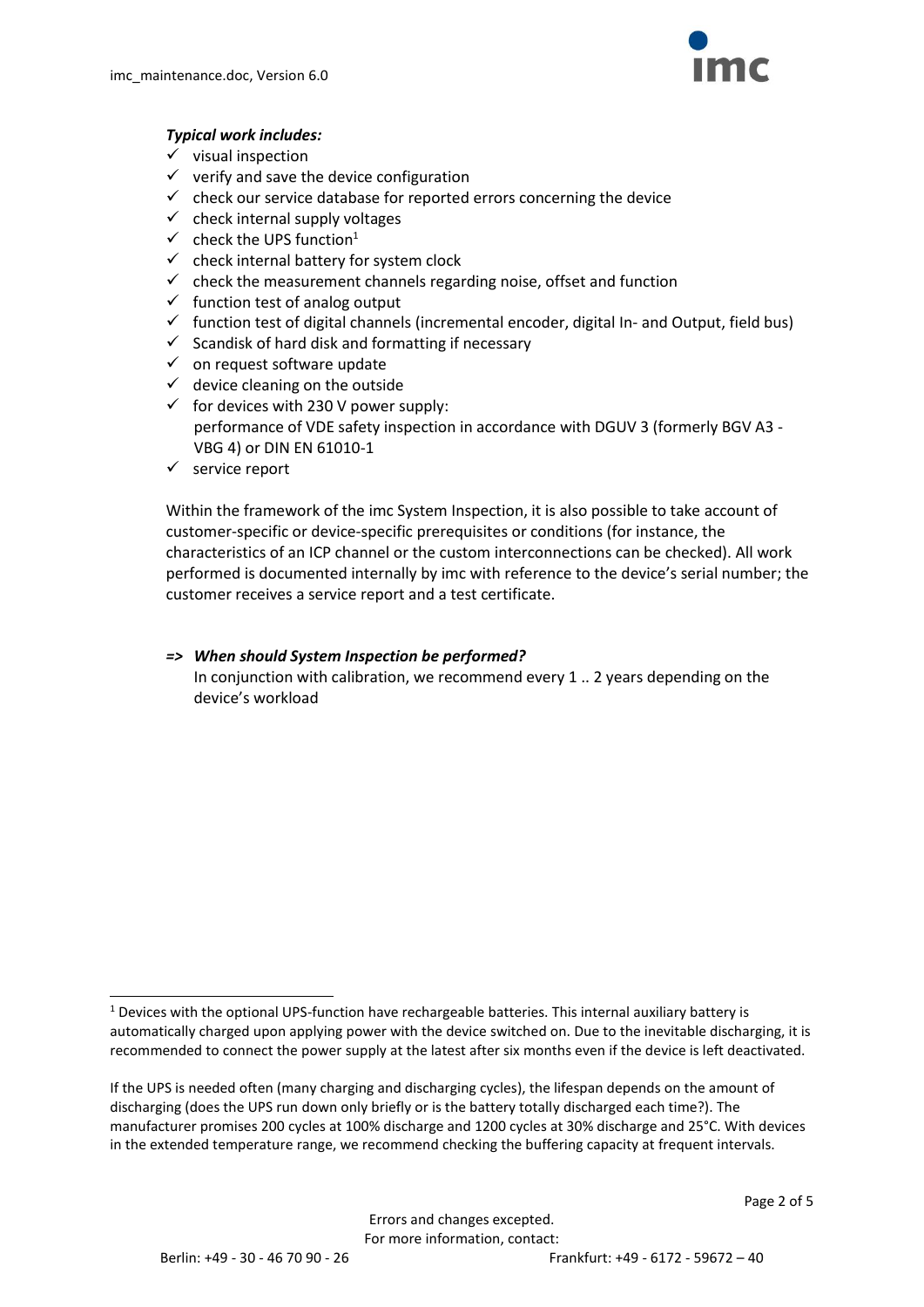

In contrast to the function test according to the manufacturer inspection plan (imc System Inspection), the steps performed in Maintenance / System Revision or Extended System Inspection to *increase the system's life expectancy*.

## **Extended System Inspection (also possible in on-site service)**

Includes: in addition to the system inspection, important maintenance work, system checkup, function test in accordance with manufacturer's inspection plan, service report Required materials charged separately.

(Plus charges for adjustment, repairs, material)

### *Typical work includes (in addition to the System Inspection):*

- $\checkmark$  Visual inspection of opened device
- $\checkmark$  Inspection of mechanical wearing parts (e.g. contacts, cable adapters)
- $\checkmark$  Ventilation check
- $\checkmark$  With UPS function: visual inspection and function test of rechargeable batteries
- $\checkmark$  Cleaning

#### *=> When should Extended System Inspection be performed?*

In conjunction with calibration, we recommend every 2 .. 3 years depending on the device's workload or in case of dropped equipment, damage from overvoltage or high short-circuit current.

 **Maintenance / System revision = Preventative maintenance including system inspection and system maintenance**

Includes: maintenance in accordance with DIN 31051:2003-06, system updating, system checkup, system modification, function test, service report. Any added modular components are billed to customer. (Extra charges for adjustments, repairs, material)

System revision can only be performed at imc factory.

#### *Typical work includes (in addition to Extended System Inspection):*

 Check for available hardware updates. Tailored to specific device with consideration of operating conditions and device history, and in accordance with manufacturer's service database if known.

#### (**prerequisite for software compatibility)**

- $\checkmark$  Cosmetic repairs
- $\checkmark$  Replacement of LiBr cell as per plan (every 5..8 years)
- $\checkmark$  System improvement and vulnerability analysis in accordance with DIN 31051:2003-06

#### *=> When should Maintenance / System Revision be performed?*

In conjunction with a software upgrade every 2 .. 3 years, at most after 3..5 years depending on the device's workload or in companies conforming to maintenance standards DIN 31051:2003-06.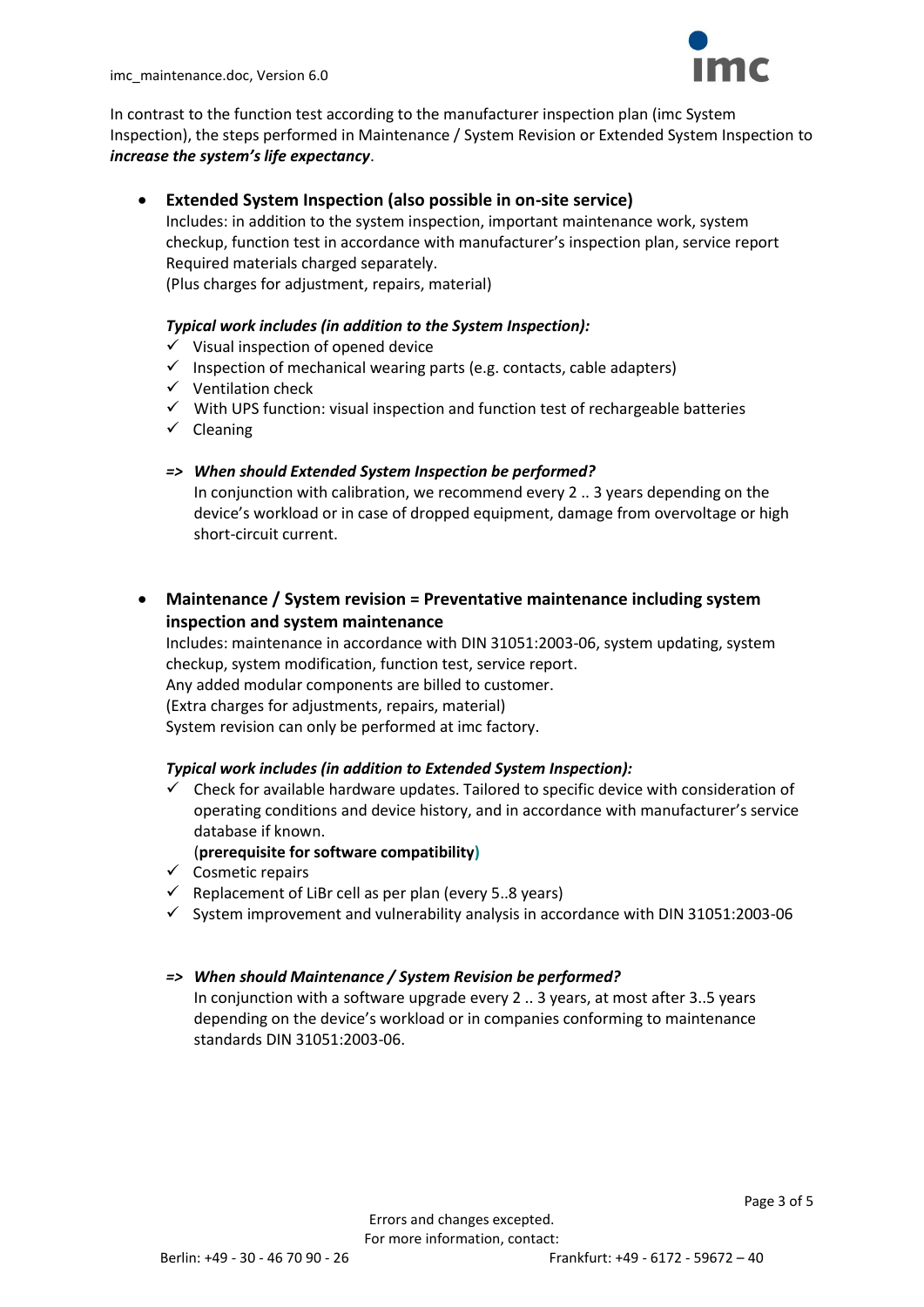

# **What should I order? Ordering options with imc CRONOS-PL as an example**

- **Maintenance / System Revision**
	- **CRPL/REV-CRPL-x**

Flat charge for system maintenance and if appropriate, modification to the newest version for 1 device.

(Modification not possible for all devices) Includes: maintenance in accordance with DIN 31051:2003-06, system update, system checking, system modification, function test, service report. Any added modular components are billed to customer. Additional charges for adjustment, repairs, material System Revision is only possible at imc facilities.

**Extended System Inspection**

**CRPL/INSP-x + SUP/INSP2** Flat charge for one device Includes system checking, function check, service report includes extra work for *necessary* maintenance Additional charges for adjustment, repairs, material The extended System Inspection is also possible on site for standard devices.

# **Options**

# **Calibration / Adjustment**

## **CRPL/ADJ**

Flat charge for 1 CRONOS-PL measurement amplifier Measurement of actual values (customer is notified of deviations outside of tolerances) Adjustment for each measurement amplifier as well as subsequent output calibration Manufacturer's calibration conformant to DIN EN ISO 9001 Recommended in conjunction with CRPL/INSP-CRPL-x or CRPL/REV-CRPL-x Calibration including adjustment according to manufacturer's specifications is also possible on site for standard devices. Calibration according to the user's inspection plan available on-site by request.

 **Extended calibration report set CRPL/CAL-P, SUP/CAL-P-OS**

> Report set with manufacturer's calibration certificate and single measurement values, along with a list of test equipment used. Only in conjunction with CRPL/CAL-A or CRPL/ADJ Meets the requirements of DIN EN ISO 17025.

Page 4 of 5